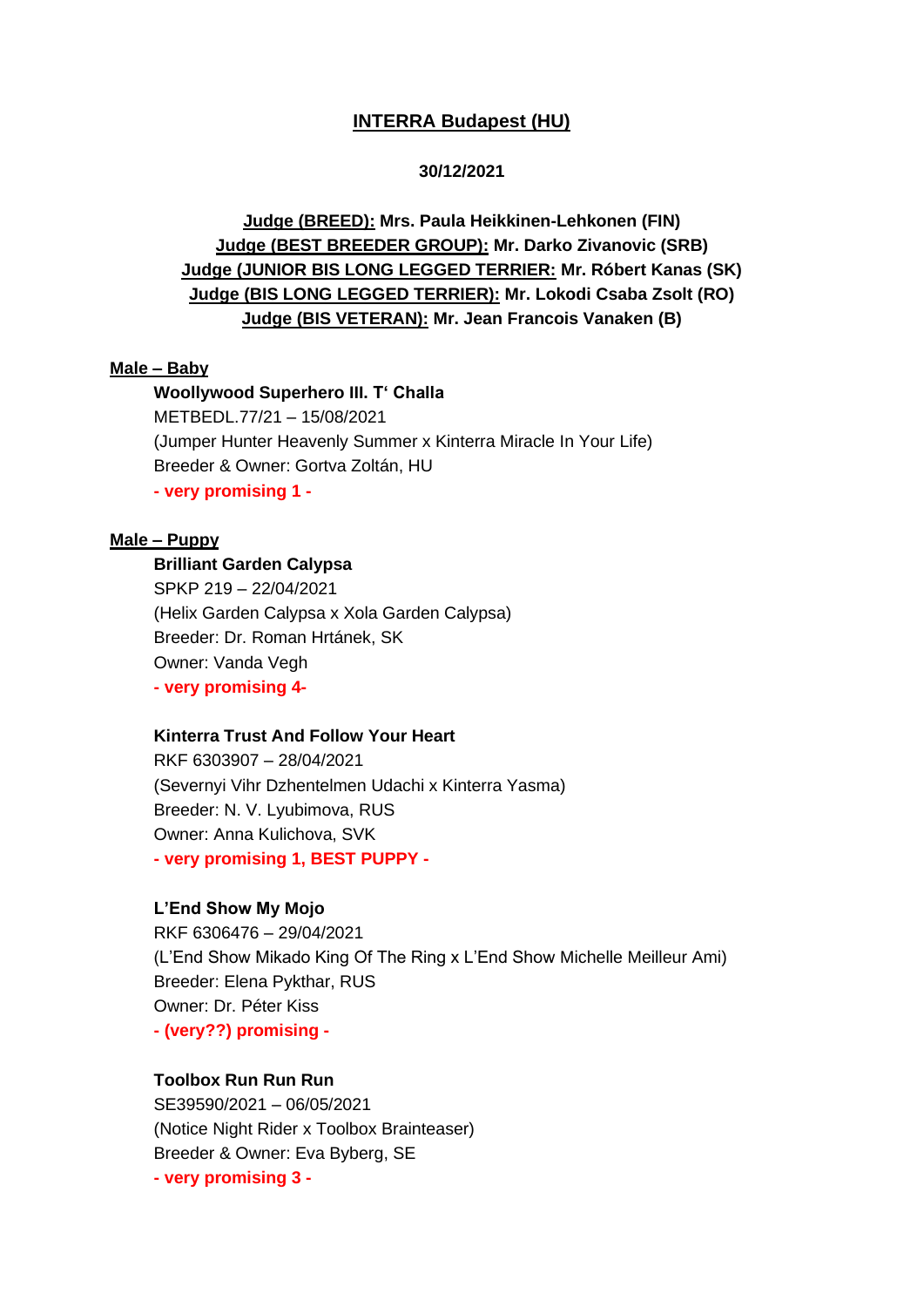#### **Witch Master Winthrop**

MET.Bedl.67/21 – 01/06/2021 (Notice Practice Makes Perfect x Ursina Garden Calypsa) Breeder: Sándor Kiss, HU Owner: Flóra Karkos **- (very??) promising -**

#### **Witch Master Woody**

MET.Bedl.69/21 – 01/06/2021 (Notice Practice Makes Perfect x Ursina Garden Calypsa) Breeder: Sándor Kiss, HU Owner: Andrea Hegedus **- very promising -**

#### **Woollywood Gothamstars5 Bruce Wayne**

MET.Bedl.73/21 – 10/04/2021 (Woollywood Superhero1 Tony Stark x Velvety Time Travel Romance) Breeder & Owner: Gortva Zoltan, HU **- very promising 2 -**

#### **Male – Junior**

**L'End Show Martin Maison Margiela** RKF6115646 – 03/01/2021 (L'End Show Metti Surprise At Glare x Mademoiselle Blu S Eseninskoy Roshi) Breeder & Owner: Elena Phykthar, RUS **- Ex 1, INTERRA JUNIOR WINNER, BEST JUNIOR, JUNIOR BIS LONG LEGGED TERRIER 3 -**

#### **Male – Intermediate**

#### **Magic Mike Mavertigo**

MET.BEDL 59/H/20 – 14/01/2020 (Jumper Hunter Hopeful Spring x Kinterra Paradise Apple) Breeder: Martyna Patucha-Polok, PL Owner: Barbara Szilfai, HU **- Ex 1 -**

## **Male – Open**

### **Chelsea's Lifelong Fast Lane**

SE34459/2017 – 02/01/2017 (Jewelbox Aquamarine x Chelsea's Lifelong Calendar Girl) Breeder: L. Freeman & Dr. M. Kornfeld & E. Kornfeld, USA Owner: Patricia Eriksson, SE **- Ex 1, CAC -**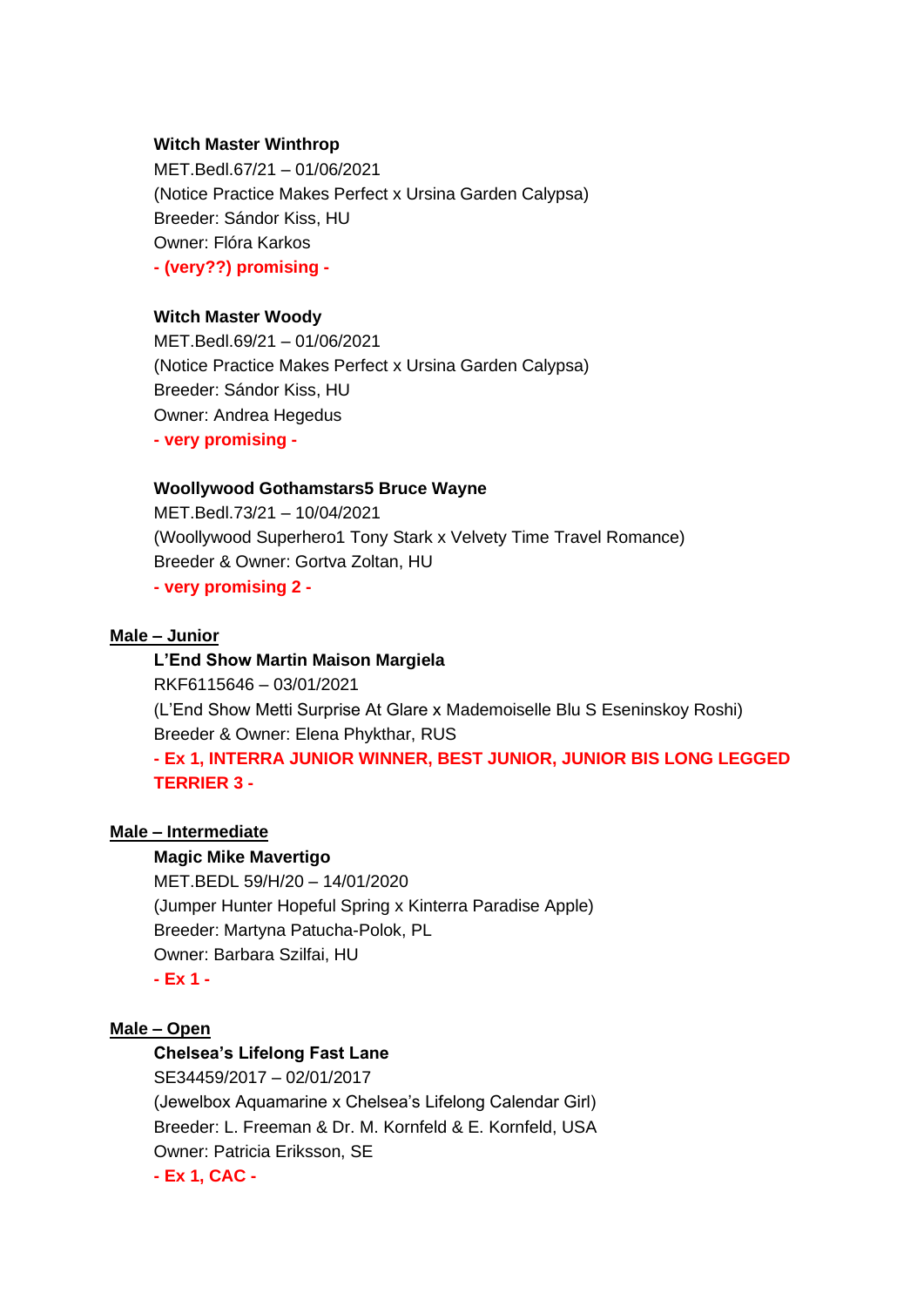#### **Waltz Garden Calypsa**

SPKP MET.BEDL.27/H/18 – 16/11/2017 (Beryl Garden Calypsa x Daphne Garden Calypsa) Breeder: Dr. Roman Hrtánek, SK Owner: Olga Boloni, HU **- very good (??) 3 -**

#### **Woollywood Superhero I. Tony Stark**

METBEDL.40/19 – 09/05/2019 (Jumper Hunter Heavenly Summer x Kinterra Miracle In Your Life) Breeder: Gortva, Zoltan, Owner: Aniko Gunyho **- Ex 2, RCAC -**

## **Male – Champion**

# **Bond von der Vogeest**

MET.BEDL.51/H/20 – 09/03/2018 (Urquhart vom Orkelsfelsen x Tweed'n Tyne's Blueberrys Blue Angel) Breeder: Astrid & Uwe Beckmann, D Owner: Ildikó Rácz, HU **- Ex 2, RCAC -**

## **Coquet Water More Than I Can Say**

PKR.III-87568 – 07/04/2019 (Inka Vesalius-Tillmann x Coquet Water Beauty Queen) Breeder: Dr. Sabine & Karl Neugebauer, D Owner: Magdalena Prochalska **- Ex -**

#### **Jumper Hunter Heavenly Summer**

MET.Bedl.4/15 – 18/12/2014 (Solo Rossii Sapore Di Sol x Jumper Hunter Desmine) Breeder: Erika Szallabekné Pauer, HU Owner: Gortva Zoltán, HU **- very good (??) -**

#### **L'End Show Masterpiece For All Times**

RKF5916962 – 03/08/2019 (L'End Show Metti Surprise At Glare x Fioralainn Russian Melody) Breeder &Owner: Elena Phykthar, RUS **- Ex 1, CAC, INTERRA WINNER -**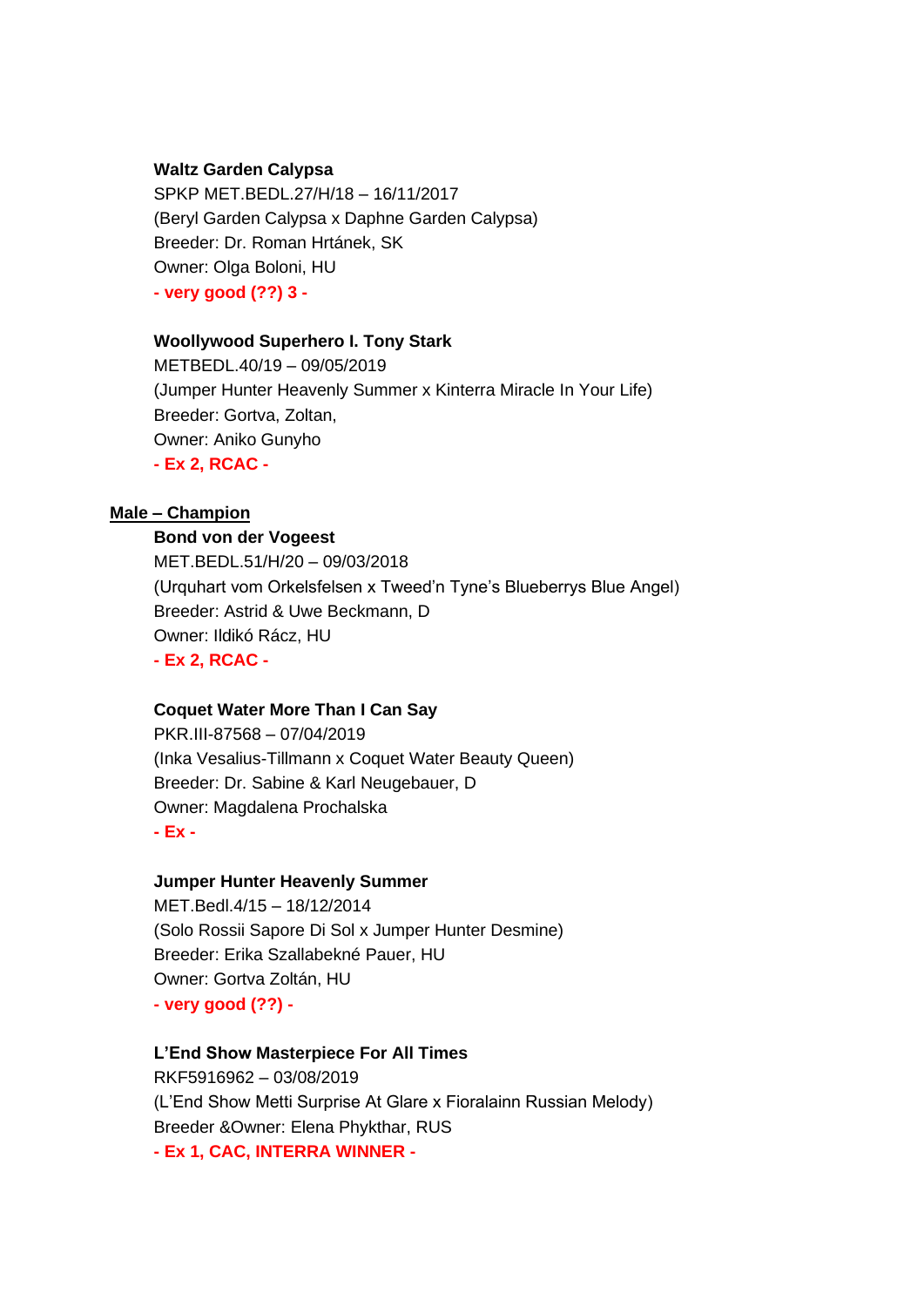#### **Orinoco Flow Garden Calypsa**

MET.Bedl.24/H/17 – 08/04/2016 (Helix Garden Calypsa x Kassiopeia Garden Calypsa) Breeder: MVDr. Roman Hrtánek, SK Owner: Dr. Péter Kiss **- Ex 4 -**

#### **Woollywood Superhero II. Peter Quill**

METBEDL.46/20 – 28/11/2018 (Jumper Hunter Heavenly Summer x Kinterra Miracle In Your Life) Breeder: Gortva, Zoltan, Owner: Fanni Hajna Kadas **- Ex 3 -**

## **Male – Veteran**

**L'End Show Metti Surprise At Glare** RKF3857869 – 23/12/2013 (Airis Blue Volshebnik Merlin x Ah Fortuna S Dolghi Prudov) Breeder &Owner: Elena Phykthar, RUS **- Ex 1, CAC, INTERRA VETERAN WINNER, BEST VETERAN, BEST OF BREED, BIS VETERAN 2, BIS LONG LEGGED TERRIER 3-**

## **Female – Baby**

# **Qamari Bos Grunniens**

SPKP 225 – 25/05/2021 (Lord Charles Ja-Sta Czech x Blju Be Judzhens Stole The Show) Breeder & Owner: Anna Kulichova, Sk **- very promising 1 -**

#### **Female – Junior**

#### **L'End Show Mademoiselle Gold**

RKF6115652 – 03/01/2021 (L'End Show Metti Surprise At Glare x Mademoiselle Blu S Eseninskoy Roshi) Breeder: Elena Phykthar, RUS Owner: Dmitry Shibarov, RUS **- EX 2 -**

#### **You Look At Me Mushanga**

PKR.III-91342 – 03/01/2021 (Coquet Water More Than I Can Say x Let It Be Love Mushanga) Breeder: Ewa Lasinka-Pilarczyk, PL Owner: Magdalena & Nikola Prochalska **- Ex 1, INTERRA JUNIOR WINNER -**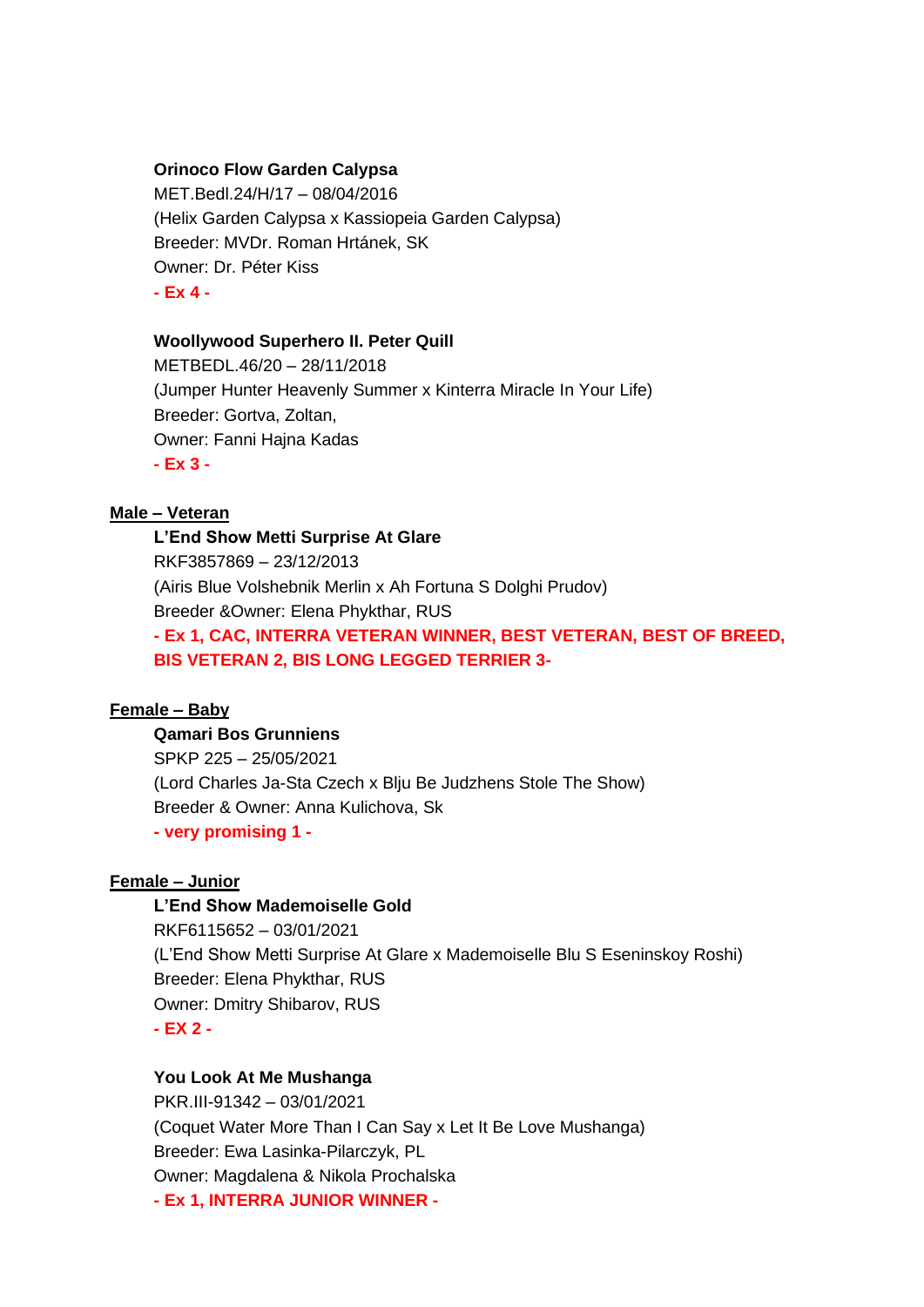#### **Female – Intermediate**

#### **Stars Rondel Noble Adele**

EST-02497/20 – 22/03/2020 (Celvin Deimanto Dulke x Kinterra Elf's Queen Enviable Star) Breeder & Owner: Natalja Kaljumäe, EST **- Ex 1, CAC -**

### **Female – Open**

**Isotop's Kotte**

SE23105/2015 – 08/03/2015 (Isotop's Sprite x Isotop's Unplugged) Breeder: Ann-Marie & Lena Byberg, SE Owner: Patricia Eriksson, SE **- Ex 1, CAC -**

#### **Woollywood Superhero II. Carol Denvers**

MET.Bedl.48/20 – 28/11/2019 (Jumper Hunter Heavenly Summer x Kinterra Miracle In Your Life) Breeder: Gortva Zoltan, HU Owner: Tamas Martos **- ?? 2 -**

#### **Female – Champion**

#### **Bla Skuggans Xcellent Choice**

SPKP 165 – 21/12/2016 (First Class Willow Wind The Phoenix x Bla Skuggans Make My Day) Breeder: Ann-Marie & Rolf Lyberg, SE Owner: Jana Farbáková **- Ex 4 -**

#### **Mademoiselle Blu S Eseninskoy Roshi**

RKF528705 – 28/05/2018 (Aramis Ugodnik Dam S Eseninskoy Roshi x Victory Always S Eseninskoy Roshi) Breeder: Olga Ustinova, RUS Owner: Dmitry Shibarov, RUS **- very good (??) -**

## **Notice Piece Of Cake**

ROI 16/2888 – 05/08/2018 (Notice Knight Rider x Notice Picture Perfect) Breeder: Ninna Odehag, SE Owner: Raffaella Gammella, IT **- Ex -**